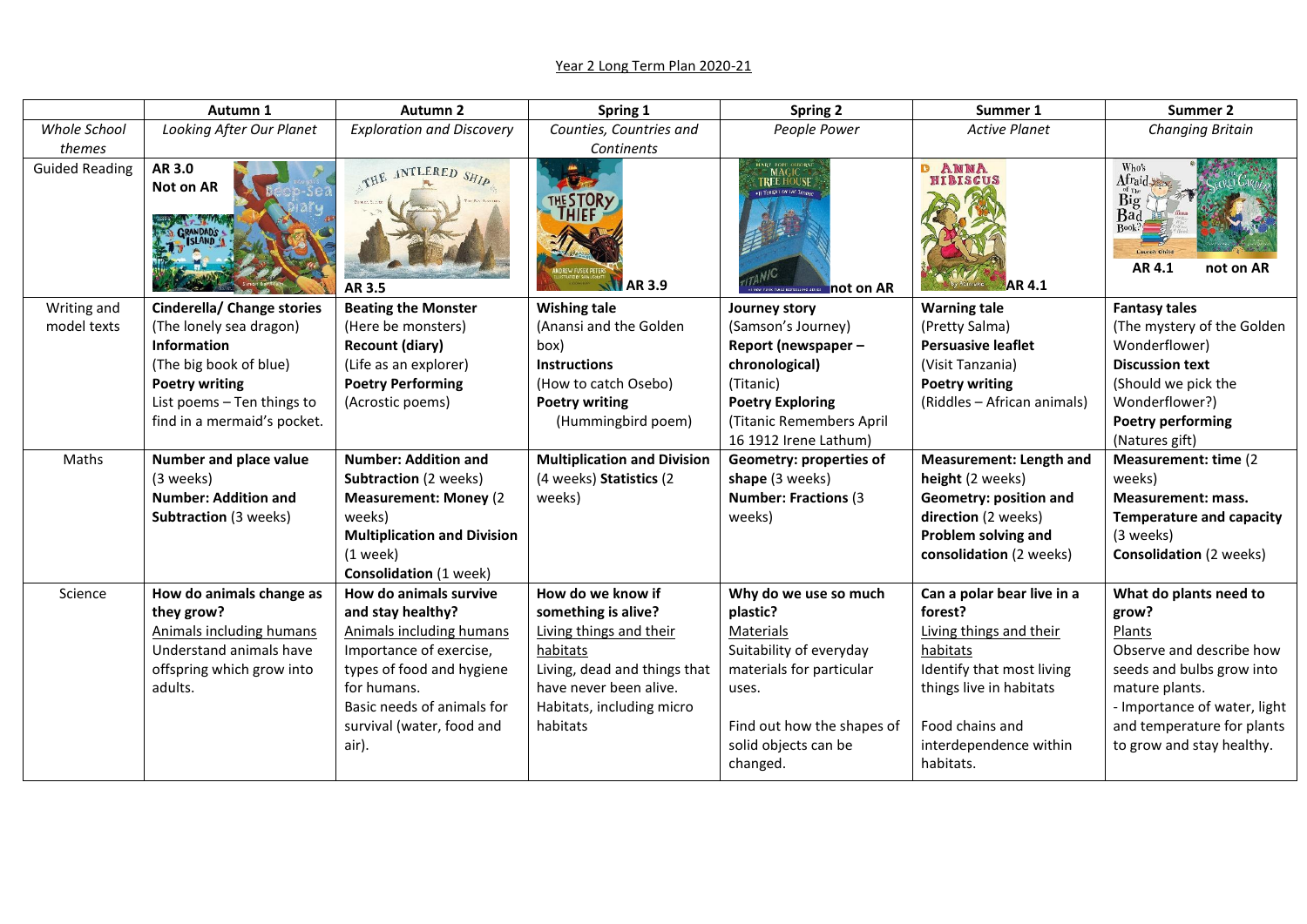| History   | Shipwrecks                                                                                                                                                                                                                                                                                                                                   | Why did people explore<br>the world?<br>Significant People<br>Why people explored the<br>oceans at that time.<br>Samuel Wallis (Cornish<br>explorer) and Captain Cook<br>How maps have changed<br>because of these explorers.<br>How should we remember<br>them? | History of carnival<br>Movement of stories from<br>Africa to the Caribbean<br>with people.                                                                                                                                                                                                                                                                                                                                       | Why should we remember<br>the Titanic disaster?<br>Significant events<br>Titanic<br>Designer<br>Impact of class/ gender<br>life in another historical<br>period<br>What we can learn from<br>this.<br>Vocab: disaster, crew, | <b>Traditional craft skills</b>                                                                                                                                                                                                                                                                                                                                                                                    | <b>What makes Cornwall's</b><br>gardens special?<br>Significant places<br>Local link,<br>Cornish gardens and plant<br>hunters,<br>Impact of mining money,<br>Trade,<br>Life in another historical<br>period,<br>Vocab: tropical, plant |
|-----------|----------------------------------------------------------------------------------------------------------------------------------------------------------------------------------------------------------------------------------------------------------------------------------------------------------------------------------------------|------------------------------------------------------------------------------------------------------------------------------------------------------------------------------------------------------------------------------------------------------------------|----------------------------------------------------------------------------------------------------------------------------------------------------------------------------------------------------------------------------------------------------------------------------------------------------------------------------------------------------------------------------------------------------------------------------------|------------------------------------------------------------------------------------------------------------------------------------------------------------------------------------------------------------------------------|--------------------------------------------------------------------------------------------------------------------------------------------------------------------------------------------------------------------------------------------------------------------------------------------------------------------------------------------------------------------------------------------------------------------|----------------------------------------------------------------------------------------------------------------------------------------------------------------------------------------------------------------------------------------|
|           |                                                                                                                                                                                                                                                                                                                                              | Vocab: compass, telescope,<br>crew, captain,<br>circumnavigate                                                                                                                                                                                                   |                                                                                                                                                                                                                                                                                                                                                                                                                                  | captain, luxurious, class,<br>iceberg, lighthouse,<br>shipwreck                                                                                                                                                              |                                                                                                                                                                                                                                                                                                                                                                                                                    | hunter, species, estate,<br>Victorian                                                                                                                                                                                                  |
| Geography | What is the water on our<br>planet?<br>Map work (world scale)<br>Physical features:<br>Continents, seas and<br>oceans.<br>Difference between seas<br>and oceans.<br>Human and physical<br>features of planet earth.<br>Impact of human choices<br>on our seas, rivers and<br>oceans<br>Vocab: sea, ocean, river,<br>lake, continent, equator | Continents, seas and<br>Oceans.<br>Use Compass directions                                                                                                                                                                                                        | What is it like to live on an<br>island?<br>Country comparison (local<br>scale)<br>Continents, seas and<br>oceans recap<br>UK countries, capital cities<br>and surrounding seas.<br>Fieldwork and mapping inc<br>aerial maps.<br>Comparison to Trinidad<br>and Tobago. Physical and<br>Human features.<br>Vocab: island, United<br>Kingdom, Caribbean,<br>physical feature, human<br>feature, country, capital<br>city, country. | Continents, seas and<br>oceans<br>UK capital cities and<br>surrounding seas.                                                                                                                                                 | Does it snow in Africa?<br>Weather, climate and<br>landscape<br>Human and Physical<br>features.<br>Continents, countries, seas<br>and oceans recap<br>Seasonal and daily Weather<br>patterns and climate<br>related to the equator,<br>north and south poles.<br>Use of world maps to find<br>countries.<br>Use Compass directions<br>Vocab: Equator, climate,<br>poles, landscape, volcano,<br>Savannah, mountain | Seasonal and daily weather<br>$- UK$                                                                                                                                                                                                   |
| Art       |                                                                                                                                                                                                                                                                                                                                              | How can I use pattern in<br>3D design?<br>Guadi<br>$\overline{\phantom{a}}$                                                                                                                                                                                      |                                                                                                                                                                                                                                                                                                                                                                                                                                  | What effects can I<br>create with paint?<br>Ancart<br>$\overline{\phantom{a}}$                                                                                                                                               |                                                                                                                                                                                                                                                                                                                                                                                                                    | How do artists use collage?<br>Yayoi Kusama                                                                                                                                                                                            |
| DT        | How do we make moving<br>pictures?                                                                                                                                                                                                                                                                                                           |                                                                                                                                                                                                                                                                  | How do I prepare fruit and<br><b>Vegetables?</b>                                                                                                                                                                                                                                                                                                                                                                                 |                                                                                                                                                                                                                              | How can a toy move?                                                                                                                                                                                                                                                                                                                                                                                                |                                                                                                                                                                                                                                        |